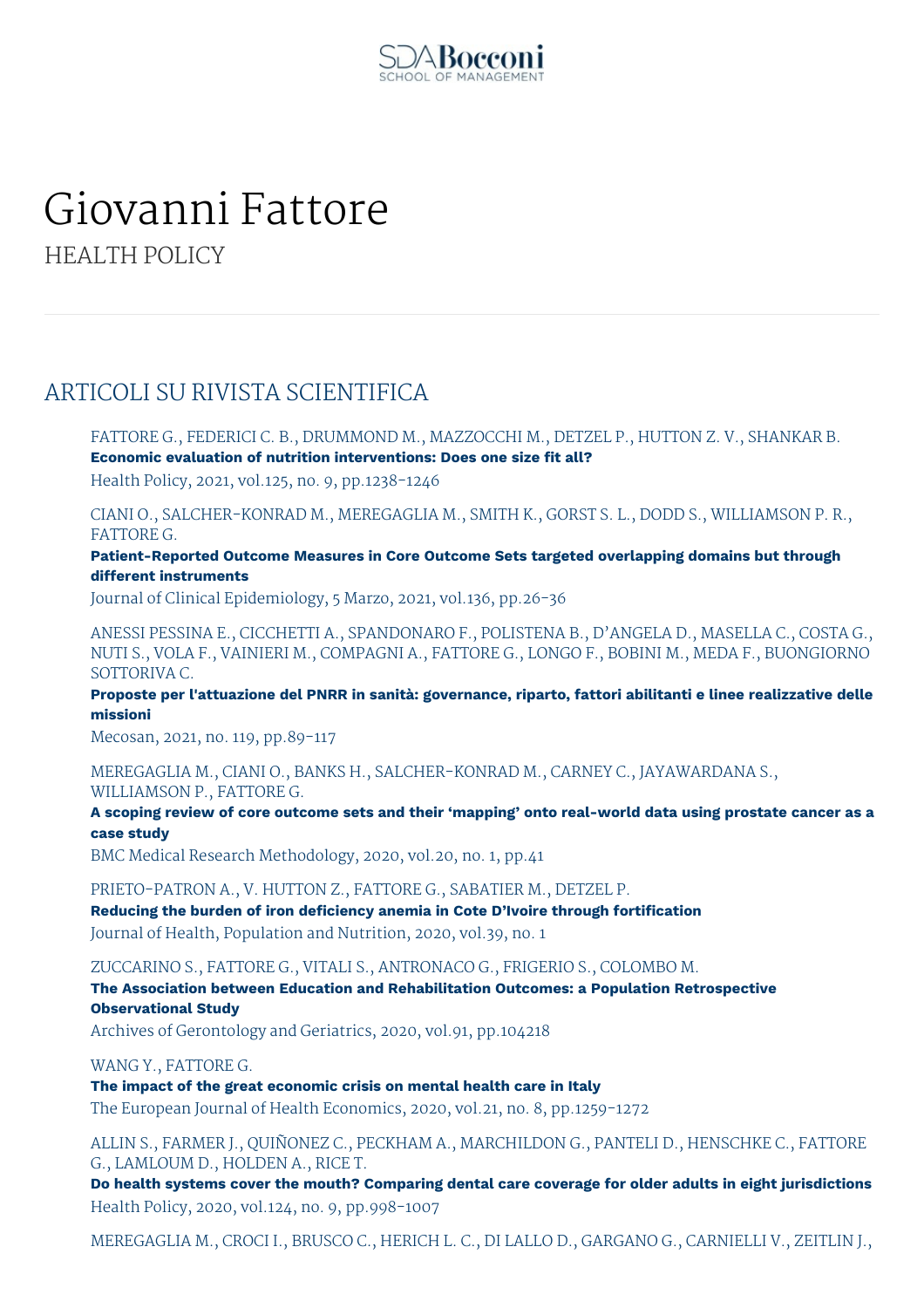### FATTORE G., CUTTINI M.

## **Low socio-economic conditions and prematurity-related morbidities explain healthcare use and costs for 2-year-old very preterm children**

Acta Paediatrica, 2020, vol.109, no. 9, pp.1791-1800

FEDERICI C. B., DETZEL P., PETRACCA F., DAINELLI L., FATTORE G.

**The impact of food reformulation on nutrient intakes and health, a systematic review of modelling studies** BMC Nutrition, 2019, vol.5, no. 2

SILANO M., MILANI G. P., FATTORE G., AGOSTONI C.

**Donor human milk and risk of surgical necrotizing enterocolitis: A meta-analysis** Clinical Nutrition, 2019, vol.38, no. 3, pp.1061-1066

JOMMI C., APOLONE G., CICCHETTI A., CONTE P., FATTORE G., MANTOAN D., MARATA A., SCHINCARIOL P., SCROCCARO G., TOSOLINI F., BUZZETTI G.

**Prezzo, rimborso e accesso ai farmaci in Italia: le proposte di riforma di quattro panel di esperti** Politiche Sanitarie, 2019, vol.20, no. 4, pp.168-179

SALVATORE D., NUMERATO D., FATTORE G.

**Physicians' professional autonomy and their organizational identification with their hospital** BMC Health Services Research, 2018, vol.18, no. 1

MEREGAGLIA M., DAINELLI L., BANKS H., BENEDETTO C., DETZEL P., FATTORE G.

**The short-term economic burden of gestational diabetes mellitus in Italy** BMC Pregnancy and Childbirth, 2018, vol.18, no. 1, pp.58

BANKS H., TORBICA A., VALZANIA C., VARABYOVA Y., PREVOLNIK RUPEL V., TAYLOR R. S., HUNGER T., WALKER S., BORIANI G., FATTORE G., FOR THE MEDTECHTA GROUP

**Five year trends (2008–2012) in cardiac implantable electrical device utilization in five European nations: a case study in cross-country comparisons using administrative databases**

EP Europace, 2018, vol.20, no. 4, pp.643-653

BERTOLANI A., FATTORE G., PREGLIASCO F.

**The hospitalization burden of influenza: just the tip of the iceberg?**

Global & Regional Health Technology Assessment: Italian; Northern Europe and Spanish, 2018, vol.20, pp.1- 9

FATTORE G., IACOVONE D., STECCOLINI I.

**'Managing successful change in the public sector': a view from the consultants' world** Public Management Review, 2018, vol.20, no. 4, pp.587-606

CIANI O., PASCARELLI N. A., GALEAZZI M., GIANNITTI C., MEREGAGLIA M., FATTORE G., FIORAVANTI A. **Mud-Bath Therapy in Addition to Usual Care in Bilateral Knee Osteoarthritis: An Economic Evaluation Alongside a Randomized Controlled Trial**

Arthritis Care & Research, 2017, vol.69, no. 7, pp.966-972

MOZZI A., MEREGAGLIA M., LAZZARO C., TORNATORE V., BELFIGLIO M., FATTORE G.

**A comparison of EuroQol 5-Dimension health-related utilities using Italian, UK, and US preference weights in a patient sample**

ClinicoEconomics and Outcomes Research, 2016, vol.13, no. 8, pp.267-274

BURQOL-RD RESEARCH NETWORK, CAVAZZA M., KODRA Y., ARMENI P., DE SANTIS M., LÓPEZ-BASTIDA J., LINERTOVÁ R., OLIVA-MORENO J., SERRANO-AGUILAR P., POSADA-DE-LA-PAZ M., TARUSCIO D., SCHIEPPATI A., ISKROV G., PÉNTEK M., VON DER SCHULENBURG J. M. G., KANAVOS P., CHEVREUL K., PERSSON U., FATTORE G.

**Social/economic costs and health-related quality of life in patients with Duchenne muscular dystrophy in Europe**

The European Journal of Health Economics, 2016, vol.17, no. S1, pp.19-29

BURQOL-RD RESEARCH NETWORK, FATTORE G., CAVAZZA M., KODRA Y., ARMENI P., DE SANTIS M., LÓPEZ-BASTIDA J., LINERTOVÁ R., OLIVA-MORENO J., SERRANO-AGUILAR P., POSADA-DE-LA-PAZ M., TARUSCIO D., SCHIEPPATI A., ISKROV G., GULÁCSI L., VON DER SCHULENBURG J. M. G., KANAVOS P.,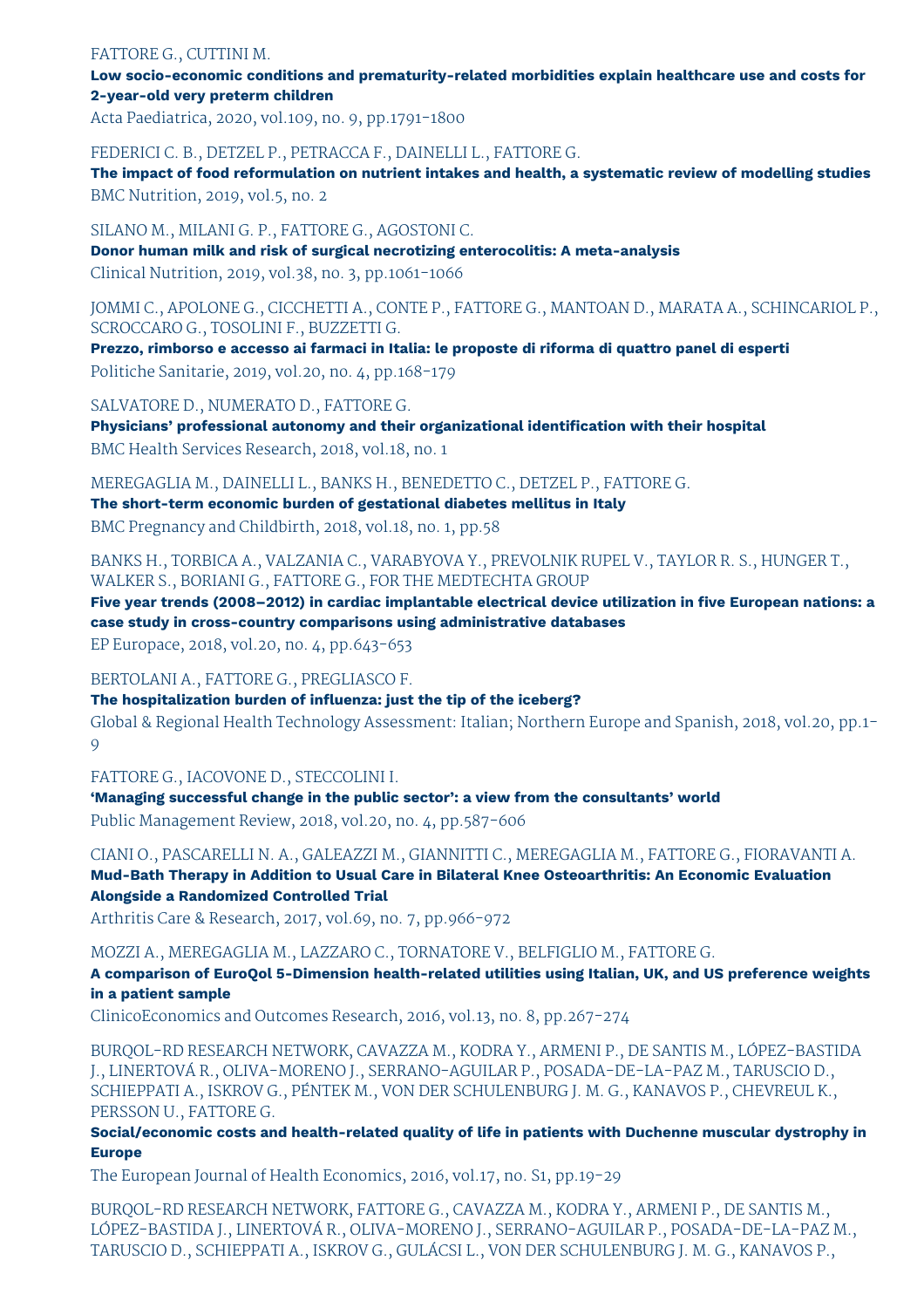#### CHEVREUL K., PERSSON U.

**Social/economic costs and quality of life in patients with haemophilia in Europe**

The European Journal of Health Economics, 2016, vol.17, no. S1, pp.53-65

# HAGEN T. P., FATTORE G., HÄKKINEN U., BELICZA E., GOUDE F., ON BEHALF OF THE EUROHOPE STUDY GROUP

**Acute Myocardial Infarction, Use of Percutaneous Coronary Intervention, and Mortality: A Comparative Effectiveness Analysis Covering Seven European Countries**

Health Economics, 2015, vol.24, pp.88-101

CAVALLO M. C., GUGIATTI A., FATTORE G., GERZELI S., BARBIERI D., ZANINI R., ON BEHALF OF THE NEONATAL ADEQUATE CARE FOR QUALITY OF LIFE (NEO-ACQUA) STUDY GROUP

#### **Cost of care and social consequences of very low birth weight infants without premature- related morbidities in Italy**

Italian Journal of Pediatrics, 19 Agosto, 2015, vol.41, no. 1

FATTORE G., NUMERATO D., PELTOLA M., BANKS H., GRAZIANI R., HEIJINK R., OVER E., KLITKOU S. T., FLETCHER E., MIHALICZA P., SVERÉUS S., ON BEHALF OF THE EUROHOPE STUDY GROUP

Variations and Determinants of Mortality and Length of Stay of Very Low Birth Weight and Very Low for **Gestational Age Infants in Seven European Countries**

Health Economics, 2015, vol.24, pp.65-87

# MEREGAGLIA M., FATTORE G., BANKS H.

**Hospital Burden and Gastrointestinal Surgery in Inflammatory Bowel Disease Patients in Italy: A Retrospective Observational Study**

Journal of Crohn's and Colitis, 2015, vol.9, no. 10, pp.853-862

### FATTORE G.

**Reflecting on 'Acquisition and disclosure of genetic information under alternative policy regimes: an economic analysis' by Debora Wilson (Health Economics, Policy and Law 2006; 1: 263–276)** Health Economics, Policy and Law, 2015, vol.10, no. 4, pp.387-392

ONGARO E., FATTORE G., FERRÉ F. **The fiscal crisis in the health sector: Patterns of cutback management across Europe**

Health Policy, 2015, vol.119, no. 7, pp.954-963

#### FATTORE G., TORBICA A., CALCIOLARI S.

**Does informal care impact utilization of healthcare services? Evidence from a longitudinal study of stroke patients**

Social Science & Medicine, 2015, vol.124, pp.29-38

SIMEONI U., NUMERATO D., FATTORE G., TEDIOSI F., ZANINI R., PELTOLA M., BANKS H., MIHALICZA P., LEHTONEN L., SVERÉUS S., HEIJINK R., KLITKOU S. T., FLETCHER E., VAN DER HEIJDEN A., LUNDBERG F., OVER E., HÄKKINEN U., SEPPÄLÄ T. T.

**Mortality and Length of Stay of Very Low Birth Weight and Very Preterm Infants: A EuroHOPE Study** Plos One, 2015, vol.10, no. 6, pp.e0131685

FATTORE G., FERRE F., MEREGAGLIA M., FATTORE E., AGOSTONI C.

**Critical review of economic evaluation studies of interventions promoting low-fat diets** Nutrition Reviews, 2014, vol.72, pp.691-706

TORBICA A., FATTORE G., AYALA F.

**Eliciting preferences to inform patient-centered policies: the case of psoriasis** PharmacoEconomics Italian Research Articles, 2014, vol.32, no. 2, pp.209-229

#### VALOTTI G., FATTORE G.

La rivoluzione della PA con la PA è possibile: intervista al ministro per la semplificazione e la pubblica **amministrazione, Marianna Madia**

Economia & Management, 2014, no. 4, pp.35-38

FATTORE G., GIACOMELLI G. **Numbers: la PA in numeri**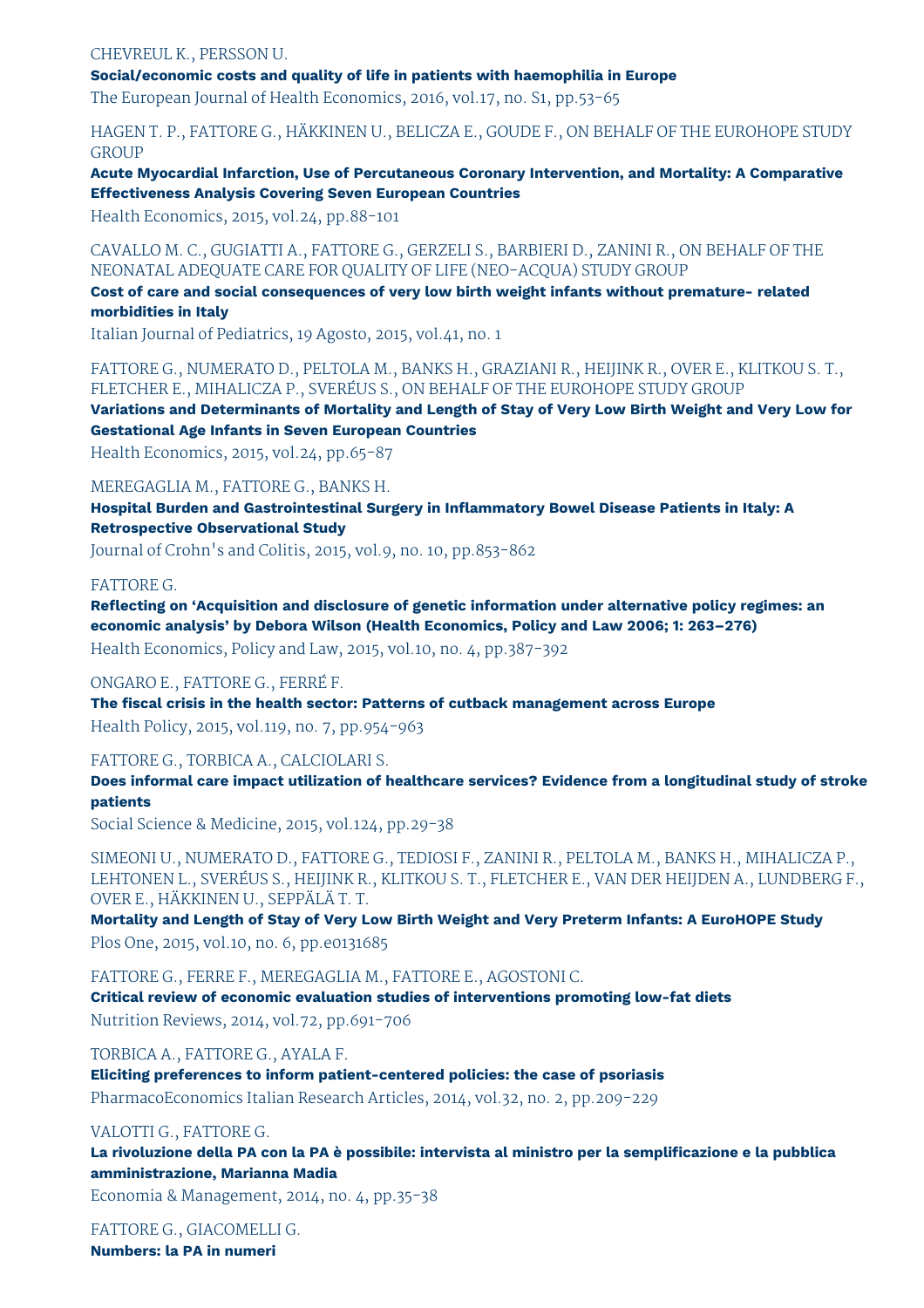Economia & Management, 2014, no. 4, pp.107-111

KODRA Y., CAVAZZA M., SCHIEPPATI A., DE SANTIS M., ARMENI P., ARCIERI R., CALIZZANI G., FATTORE G., MANZOLI L., MANTOVANI L., TARUSCIO D. **The social burden and quality of life of patients with haemophilia in Italy**

Blood Transfusion, 2014, vol.12, no. S3, pp.s567-s575

FATTORE G., PETRARCA G., TORBICA A. **Traveling for care: Inter-regional mobility for aortic valve substitution in Italy** Health Policy, 2014, vol.117, pp.90-97

### FATTORE G., TEDIOSI F.

**The importance of values in shaping how health systems governance and management can support universal health coverage.**

Value in Health, 2013, vol.16, no. 1, pp.19-23

CORSALINI E., FATTORE G.

**L'assistenza sanitaria primaria in Europa: modelli, tendenze e scenario per l'Italia** Mecosan, 2012, vol.82, pp.53-67

FATTORE G., DUBOIS H., LAPENTA A. **Measuring New Public Management and Governance in Political Debate** Public Administration Review, 2012, vol.72, no. 2, pp.218-227

NUMERATO D., SALVATORE D., FATTORE G.

**The Impact of Management on Medical Professionalism: A Review** Sociology of Health & Illness, 2012, vol.34, no. 4, pp.626-644

DE BELVIS A., FERRÈ F., SPECCHIA M., VALERIO L., FATTORE G., RICCIARDI W. **The financial crisis in Italy: Implications for the healthcare sector**

Health Policy, 2012, vol.106, pp.10-16

FATTORE G., TORBICA A., SUSI A., AGUZZI G., BENELLI G., M GOZZO, TOSO V. **The social and economic burden of stroke survivors in Italy: a prospective, incidence-based, multi-centre cost of illness study**

BMC Neurology, 2012, vol.12, pp.137-147

KARMPAMPA K., GUSTAVSSON A., MILTENBURGER C., TERUZZI C., FATTORE G. **Treatment experience, burden and unmet needs (TRIBUNE) in MS study: results from Italy** Multiple Sclerosis, 2012, vol.18, no. 2(S), pp.29-34

GANDINI F., GIANNITTI C., FATTORE G., GIORDANO N., GALEAZZI M. **Validation of an italian version of the functional index for hand osteoarthritis (FIHOA)** Modern Rheumatology, 2012, vol.22, no. 5, pp.758-765

BORIANI G., BURRI H., MANTOVANI L., MANIADAKIS N., LEYVA F., KAUTZNER J., LUBINSKI A., BRAUNSCHWEIG F., JUNG W., LOZANO I., FATTORE G.

**Device therapy and hospital reimbursement practices across European countries: a heterogeneous scenario**

EP Europace, 2011, vol.13, no. suppl 2, pp.59-65

MANIADAKIS N., VARDAS P., MANTOVANI L., FATTORE G., BORIANI G.

**Economic evaluation in cardiology** EP Europace, 2011, vol.13, no. suppl 2, pp.3-8

FATTORE G., MANIADAKIS N., MANTOVANI L., BORIANI G. **Health technology assessment: what is it? Current status and perspectives in the field of electrophysiology.**

EP Europace, 2011, vol.13, no. suppl. 2, pp.49-53

CALCIOLARI S., CANTÙ E., FATTORE G.

**Performance management and goal ambiguity: Managerial implications in a single payer system**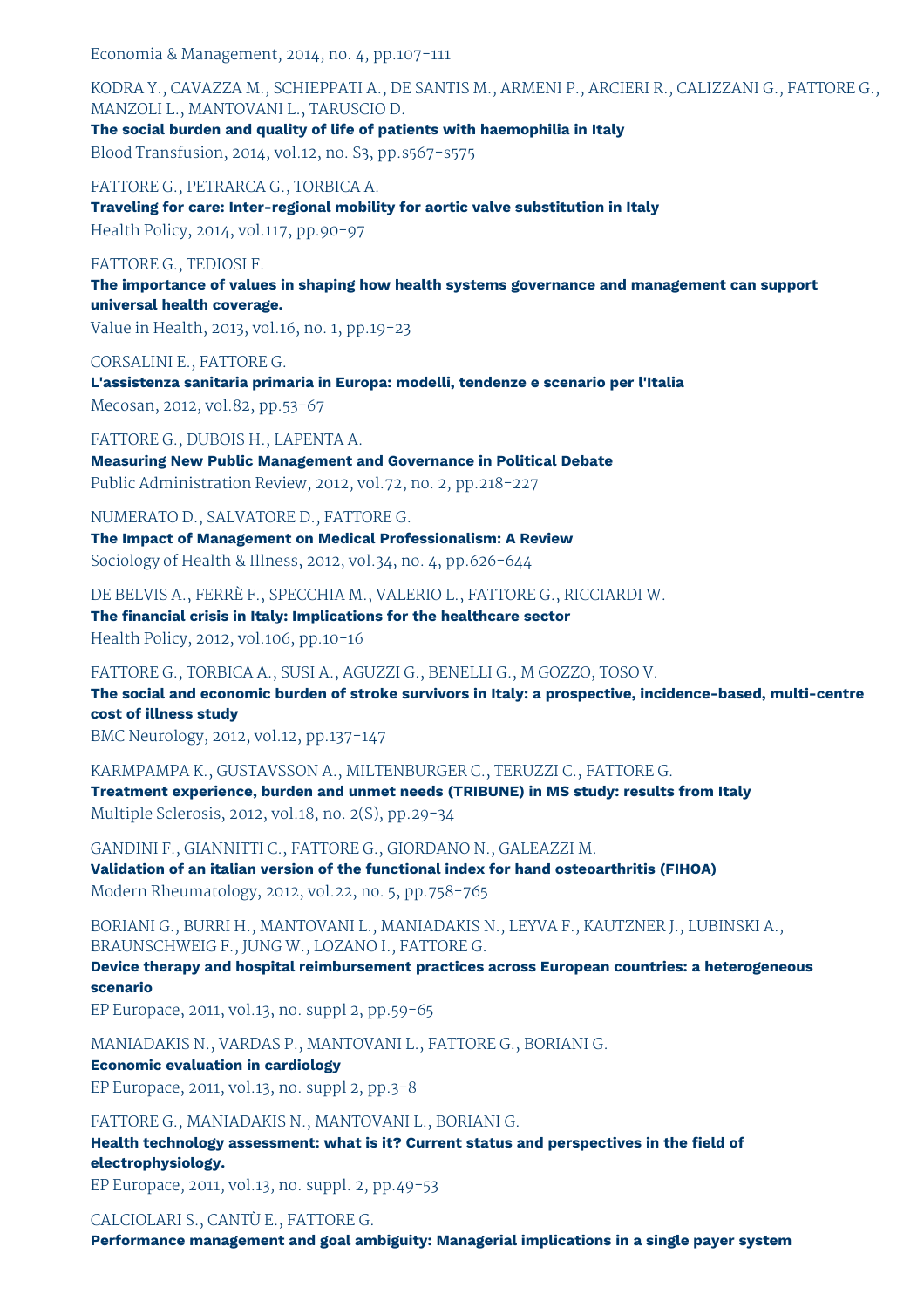Health Care Management Review, 2011, vol.36, no. 2, pp.164-174

DUBOIS H., FATTORE G. **Public fund assignment through project evaluation** Regional and Federal Studies, 2011, vol.21, no. 3, pp.355-374

CASEY G., SARTORI D D., HORTON S., PHUC T., PHU L., THACH D., DAI T., FATTORE G., MONTRESOR A., BIGGS B.

**Weekly Iron-Folic Acid Supplementation with Regular Deworming Is Cost-Effective in Preventing Anaemia in Women of Reproductive Age in Vietnam**

Plos One, 2011, vol.6, no. 9

# FATTORE G., SALVATORE D.

**Network organizations of general practitioners: antecedents of formation and consequences of participation**

BMC Health Services Research, 2010, vol.10, no. 1

### FATTORE G., GATTORNO M.

**Analisi socio-economica di lungo periodo di un paziente con una malattia reumatologica rara (CINCA)** PharmacoEconomics Italian Research Articles, 2010, vol.12, no. 3, pp.157-165

# TORBICA A., FATTORE G.

**Understanding the impact of economic evidence on clinical decision making: A discrete choice experiment in cardiology**

Social Science & Medicine, 2010, vol.70, no. 10, pp.1536-1543

# CAPPELLARO G., FATTORE G., TORBICA A.

**Funding health technologies in decentralized systems: A comparison between Italy and Spain** Health Policy, 2009, vol.92, no. 2-3, pp.313-321

FATTORE G., FROSINI F., SALVATORE D., TOZZI V.

**Social network analysis in primary care: The impact of interactions on prescribing behaviour** Health Policy, 2009, vol.92, no. 2-3, pp.141-148

## GERZELI S., FATTORE G., TORBICA A.

**Cost utility analysis of knee prosthesis with complete microprocessor control (C-leg) compared with mechanical technology in trans-femoral amputees**

The European Journal of Health Economics, 2009, vol.10, no. 1, pp.47-55

# PACILEO G., FATTORE G.

**Alcohol abuse prevention in young people: An economic simulation** Journal of Substance Use, 2009, vol.6, pp.385-392

DUBOIS H. F. W., FATTORE G.

**Definitions and Typologies in Public Administration Research: The Case of Decentralization** International Journal of Public Administration, 2009, vol.32, no. 8, pp.704-727

COMPAGNI A., BARTOLI S., BUEHRLEN B., FATTORE G., IBARRETA D., DE MESA E. G. **Avoiding adverse drug reactions by pharmacogenetic testing: A systematic review of the economic evidence in the case of TPMT and AZA-induced side effects**

International Journal of Technology Assessment in Health Care, 2008, vol.24, no. 3, pp.294-302

FATTORE G., TORBICA A.

**Cost and reimbursement of cataract surgery in Europe: a cross-country comparison** Health Economics, 2008, vol.17, no. S1, pp.S71-S82

### FATTORE G.

**I National Health Service del Regno Unito: verso il modello italiano?** Mecosan, 2008, vol.65, pp.71-84

FATTORE G. **Politica, aziende, professionisti, e pazienti: trent'anni di governo del Servizio sanitario nazionale**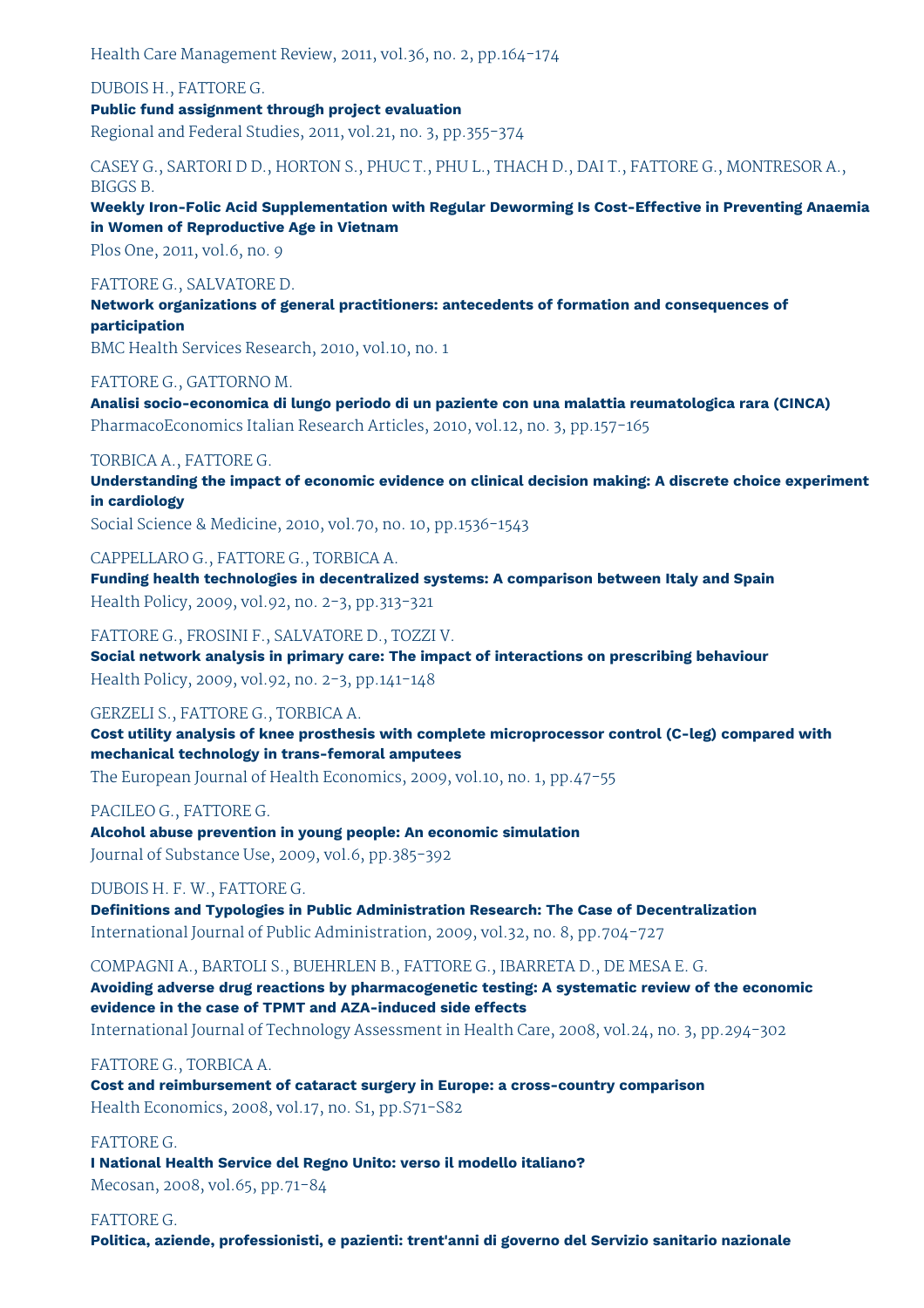Politiche Sanitarie, 2008, vol.9, no. 4, pp.173-182

FATTORE G., JOMMI C. **The Last Decade of Italian Pharmaceutical Policy** PharmacoEconomics, 2008, vol.26, no. 1, pp.5-15

FATTORE G., TORBICA A. **Inpatient reimbursement system in Italy: How do tariffs relate to costs?** Health Care Management Science, 2006, vol.9, no. 3, pp.251-258

FATTORE G., TORBICA A.

**The "Essential Levels of Care" in Italy: when being explicit serves the devolution of powers** The European Journal of Health Economics, 2005, vol.6, no. S1, pp.46-52

FATTORE G., TORBICA A., MANGONE M.

**Analisi dei costi di quattro strategie terapeutiche nella gestione di pazienti con broncopneumopatia (BPCO) moderata o severa: un'applicazione del metodo bootstrap**

PharmacoEconomics Italian Research Articles, 2005, vol.7, no. 2, pp.135-143

FATTORE G., LANDOLINA M., BONTEMPI L., CACCIATORE G., CURNIS A., GULIZIA M., PADELETTI L., MAZZEI L., TAVAZZI L.

**L'impatto della terapia resincronizzante in pazienti con scompenso cardiaco. Evidenze disponibili e valutazione del modello CRT-Eucomed per l'analisi del rapporto costo-efficacia** Giornale Italiano di Cardiologia, 2005, vol.6, no. 12, pp.796-803

PERCUDANI M., GERZELI S., MASSAGRANDI R., JOMMI C., FATTORE G., CERATI G., CONTINI A.

**Costs and outcome of care in subjects with a severe mental disorder** Epidemiologia e Psichiatria Sociale, 2003, vol.12, no. 3, pp.175-186

TARRICONE R., FATTORE G., GERZELI S., SERRA G., TADDEI C., PERCUDANI M. **The Costs of Pharmacological Treatment for Major Depression** PharmacoEconomics, 2000, vol.17, no. 2, pp.167-174

CAVALLO M. C., FATTORE G.

**The economic and social burden of Alzheimer disease on families in the Lombardy region of Italy** Alzheimer Disease & Associated Disorders, Dicembre, 1997, vol.11, no. 4, pp.184-190

CAVALLO M. C., FATTORE G.

**I costi sociali della Malattia di Alzheimer: metodologia e risultati di un'indagine preliminare** Mecosan, 1994, vol.10, pp.12-23

# MONOGRAFIE O TRATTATI SCIENTIFICI

CUCCINIELLO M., FATTORE G., LONGO F., RICCIUTI E., TURRINI A. **Management Pubblico** Egea, Milano, Italia, 2018

FATTORE G. **Measuring Public Value: A Cost-benefit analysis of In-Vitro Fertilisation in Italy** Egea, Milano, Italia, 2010

FATTORE G. **Metodi di Ricerca in Economia Aziendale** Egea, Milano, Italia, 2005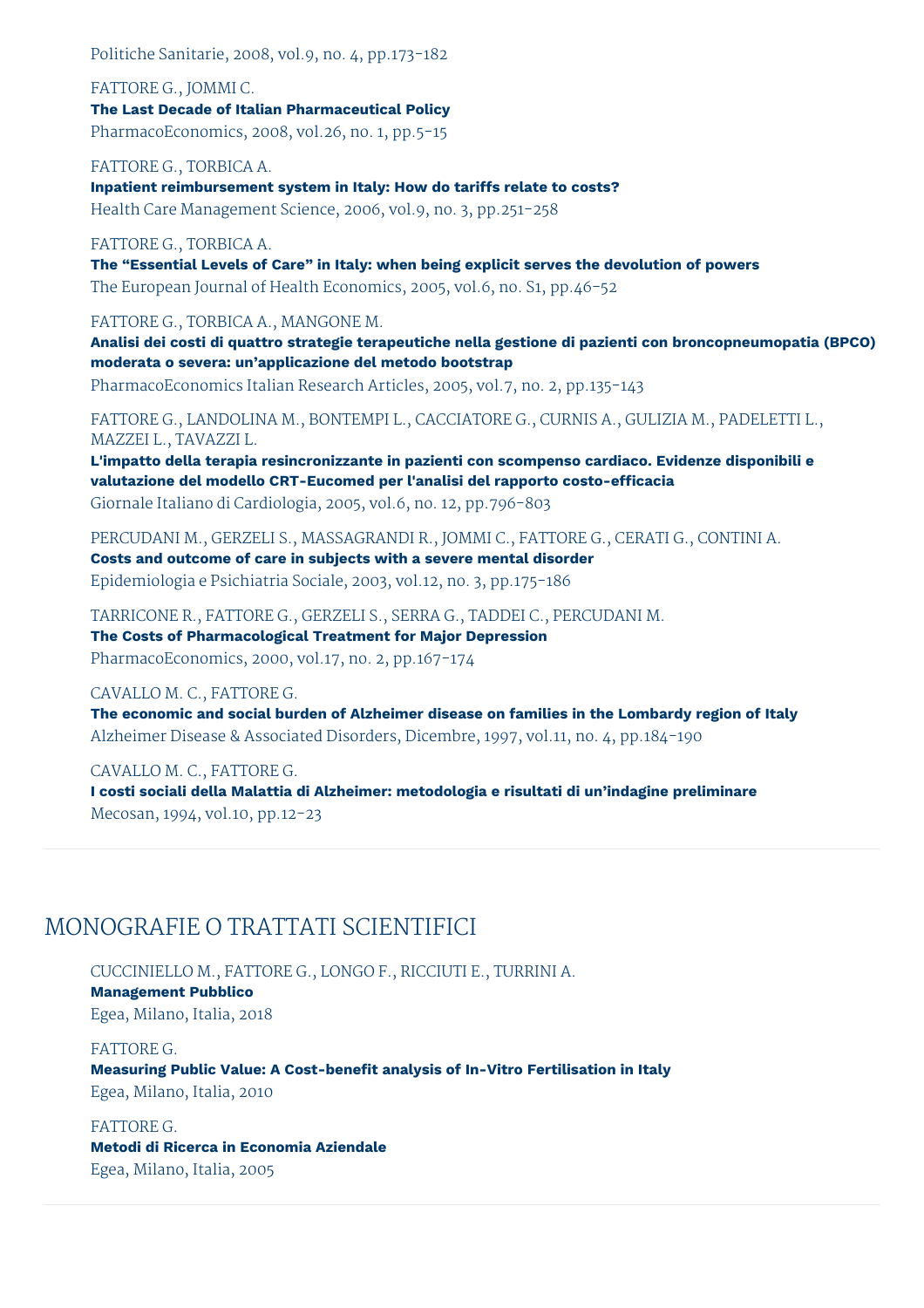# LIBRI DI TESTO

BORGONOVI E., FATTORE G., LONGO F. **Management delle istituzioni pubbliche** Egea, Milano, Italia, 2009

# CONTRIBUTI IN VOLUME, CAPITOLI O SAGGI SCIENTIFICI

FATTORE G., MEDA F., MEREGAGLIA M. **Gli ospedali di comunità in Italia: passato, presente e futuro** in *Rapporto OASI 2021* Cergas (a cura di), Egea, chap. 14, pp.563-601, 2021

LONGO F., CINELLI G., BOBINI M., FATTORE G., GHISLANDI S., MAFFINI C., PRETI L. M. La diffusione di competenze cliniche e gestionali per lo sviluppo dei servizi del SSN: lezioni apprese dai **Piani di Rientro e nuove prospettive** in *Rapporto OASI 2019* CERGAS (a cura di), Egea, chap. 12, pp.460-489, 2019

# FATTORE G., MORANDO V., TOZZI V.

**Governo della domanda e Population Health Management: Regioni a confronto nell'utilizzo dei database amministrativi e nelle scelte di policy e management** in *Rapporto OASI 2018* CERGAS (a cura di), Egea, pp.649-680, 2018

#### BORGONOVI E., FATTORE G.

**Caratteristiche e specificità del management pubblico** in *Management delle istituzioni pubbliche* E. Borgonovi, G. Fattore, F. Longo (a cura di), Egea, pp.41-48, 2013

#### FATTORE G., REBBA V., MARIOTTI G.

**Chapter 7. Italy** in *Waiting Time Policies in the Health Sector: What works* Siciliani L., Borowitz M., Moran V. (a cura di), OECD Publishing, pp.167-182, 2013

### BORGONOVI E., FATTORE G.

**I concetti fondamentali per lo studio delle istituzioni pubbliche** in *Management delle istituzioni pubbliche* E. Borgonovi, G. Fattore, F. Longo (a cura di), Egea, pp.15-28, 2013

### FATTORE G., LONGO F., SARTIRANA M.

**Il curriculum vitae dei direttori generali** in *Rapporto OASI 2013. L'aziendalizzazione della sanità in Italia* CERGAS (a cura di), Egea, chap. 8, pp.279-294, 2013

# FATTORE G., FERRÈ F.

**I tempi di attese per le prestazioni del SSN: stato dell'arte e alcune riflessioni** in *Rapporto OASI 2012. L'aziendalizzazione della sanità in Italia* E. Cantù (a cura di), Egea, pp.245-267, 2012

### FATTORE G., TEDIOSI F.

**Attaining universal health coverage: the role of governance and management** in *Attaining Universal Coverage* Missoni Eduardo (a cura di), Egea, pp.31-51, 2010

# FATTORE G., TORBICA A.

**Equità territoriale: definizioni, evidenze empiriche e politiche appropriate** in *Rapporto OASI 2010: L'aziendalizzazione della sanità in Italia* E. Cantù (a cura di), Egea, pp.263-288, 2010

#### FATTORE G.

I modelli e la storia dei sistemi sanitari in Europa e negli Stati Uniti in Economia e Management per le *professioni sanitarie*

A. Zangrandi (a cura di), McGraw-Hill Italia, pp.63-78, 2010

FATTORE G.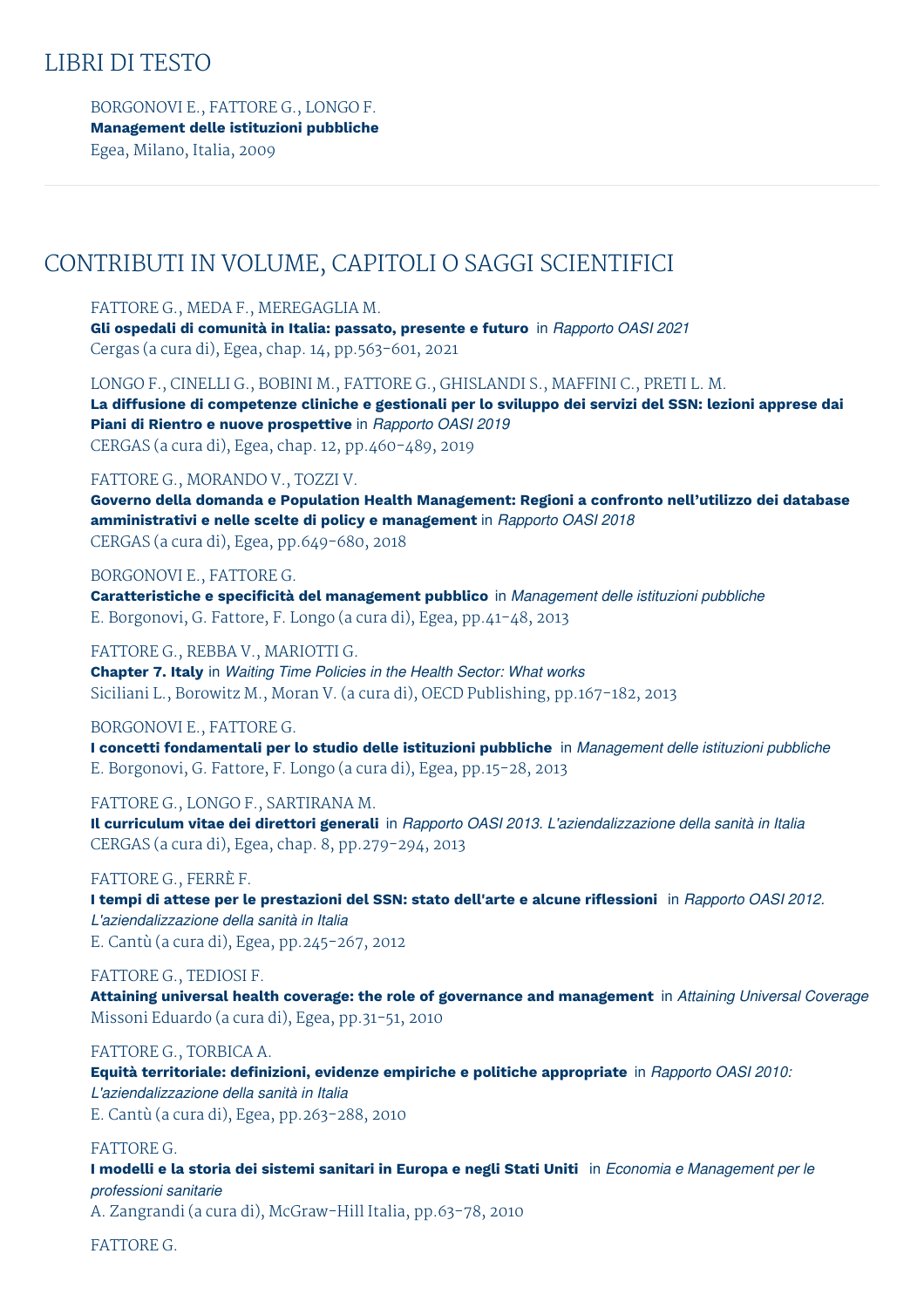**Accountability e Performance Management** in *Management delle istituzioni pubbliche*

E. Borogonovi, G. Fattore, F. Longo (a cura di), Egea, pp.255-266, 2009

FATTORE G.

**Le funzioni delle istituzioni pubbliche** in *Management delle Istituzioni Pubbliche* E. Borgonovi, G. Fattore, F. Longo (a cura di), Egea, pp.33-46, 2009

### FATTORE G.

**Rilevanza e complessità delle amministrazioni pubbliche** in *Management delle Istituzioni Pubbliche* E. Borgonovi, G. Fattore, F. Longo (a cura di), Egea, pp.3-15, 2009

#### FATTORE G., CANTÙ E., CALCIOLARI S.

**Sistemi di performance management delle aziende sanitarie** in *Rapporto OASI 2009. L'aziendalizzazione della sanità in Italia*

E. Cantù (a cura di), Egea, pp.309-329, 2009

FATTORE G., CAVALLO M. C., TARRICONE R.

**Lo sviluppo dell'Health Technology Assessment in Italia: contenuti, approcci e riferimenti internazionali** in *Rapport OASI 2008. L'aziendalizzazione della sanità in Italia* E. Anessi Pessina, E. Cantù (a cura di), Egea, pp.151-178, 2008

#### FATTORE G., BARTOLI S.

Italia ed Europa, un confronto in sanità: il progetto EU Health Basket in L'aziendalizzazione in sanità in Italia. *Rapporto OASI 2007*

E. Anessi Pessina, E. Cantù (a cura di), Egea, pp.189-209, 2007

### AGUZZI G., FATTORE G., LECCI F.

**I piani sanitari nazionali: quale ruolo per lo Stato nella programmazione di un sistema decentrato** in *Rapporto OASI 2006. L'aziendalizzazione in sanità* E. Anessi Pessina, E. Cantù (a cura di), Egea, pp.219-246, 2006

### FATTORE G., LECCI F.

**I piani sanitari delle Regioni italiane** in *Rapporto OASI 2005. L'aziendalizzazione della sanità in Italia* E. Anessi Pessina, E. Cantù (a cura di), Egea, pp.161-187, 2005

#### FATTORE G.

**L'aziendalizzazione della sanità in Italia: la prospettiva dei consulenti** in *L'aziendalizzazione della sanità in Italia : Rapporto OASI 2004*

Anessi Pessina, Eugenio; Cantù, Elena (a cura di), Egea, pp.349-370, 2004

# ALTRO SU RIVISTA

FERRE F., DE BELVIS A., VALERIA L., LONGHI S., LAZZARI A., FATTORE G., RICCIARDI W., MARESSO A. **Italy: Health System Review** 2014, Health Systems In Transition - European Observatory on Health Systems and Policies, Paesi Bassi

# ARTICOLI SU INVITO

CANNAS F., CANTARELLI P., CINELLI G., FATTORE G. **Il talent management nella pubblica amministrazione italiana** 2018, Economia & Management, Milano, Italia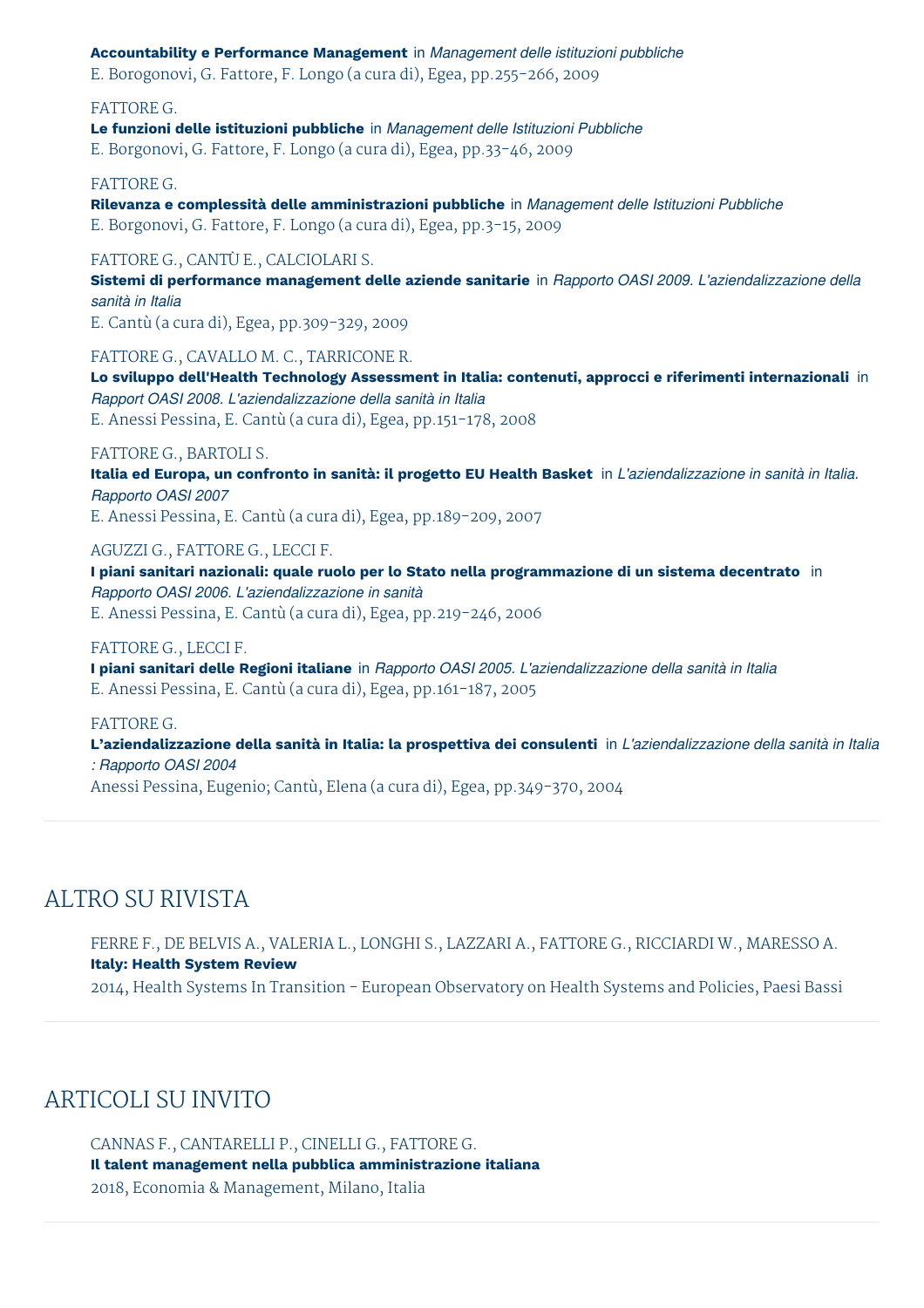# ARTICOLI SU QUOTIDIANI NAZIONALI/INTERNAZIONALI

FATTORE G. **Professione: infermiere** lavoce.info, 13 Maggio, 2022

FATTORE G. **Salute e territorio: un documento strategico con qualche limite** lavoce.info, 14 Aprile, 2022

FATTORE G. **Sanità territoriale: la programmazione non fa i conti con la spesa corrente** lavoce.info, 11 Aprile, 2022

FATTORE G. **Se i social network aiutano a capire l'epidemia** lavoce.info, 2 Aprile, 2020

FATTORE G. **Il ticket serve alla salute. Ma più equo** lavoce.info, 7 Aprile, 2017

FATTORE G., LONGO F., SARTIRANA M. **Il curriculum vitae dei direttori generali: maschi, anziani e con poca formazione** Sanità. Il Sole 24 ore, 14 Gennaio, 2014

# CASI PUBBLICATI IN COLLANE INTERNAZIONALI

FATTORE G., VILLA S. **Boston Medical Center: implementing system changes to patient flow logistics** 2008, The Case Centre, Gran Bretagna

FATTORE G., VILLA S. **Boston Medical Center: implementing system changes to patient flow logistics. Supplement** 2008, The Case Centre, Gran Bretagna

# COMMENTS, DISCUSSIONS, REPLIES SU RIVISTA

SILANO M., AGOSTONI C., FATTORE G. **Italy's unsolved childhood obesity crisis** 2019, Archives of Disease in Childhood

BORIANI G., MANIADAKIS N., AURICCHIO A., MULLER-RIEMENSCHNEIDER F., FATTORE G., LEYVA F., MANTOVANI L., SIEBERT M., WILLICH S., VARDAS P., KIRCHHOF P.

**Health technology assessment in interventional electrophysiology and device therapy: a position paper of the European Heart Rhythm Association**

2013, European Heart Journal, Germania